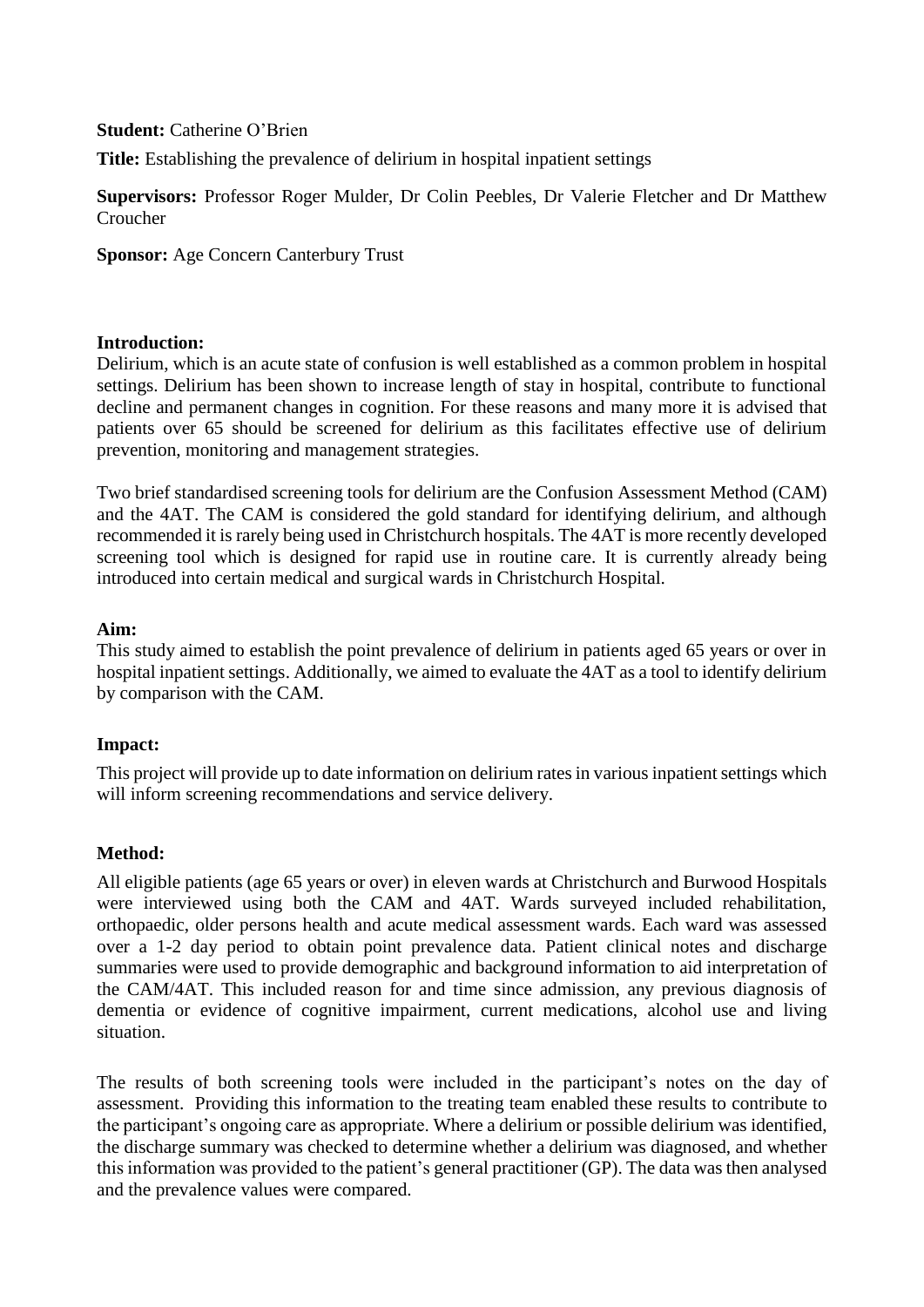## **Results:**

A total of 151 participants were recruited and interviewed, with the majority aged in their 70's and 80's. 58% of this study population were female and 97% identified as European. The table below shows the prevalence of delirium identified in this population using each screening tool and clinical practice (the documentation of delirium in clinical notes/discharge summary was used to inform the clinical practice prevalence).

|                                    | <b>Prevalence of Delirium</b> |  |
|------------------------------------|-------------------------------|--|
| <b>CAM</b>                         | 12.6 %                        |  |
| 4A T                               | 19.9 %                        |  |
| <b>Clinical Practice</b><br>6.6 \% |                               |  |

These figures are concordant with overseas studies in which the prevalence of delirium varies between 10 and 30%. The prevalence of delirium according to clinical practice was low compared to both tools, which supports suspicions that delirium is under-recognised in hospitals. Prevalence values were similar for each assessment method at both Christchurch and Burwood Hospitals.

The following table addresses our second aim of comparing the two screening tools. The number of cases of delirium identified using each tool is shown and were then used to evaluate the 4AT.

|                                      | $CAM+$                         | CAM-                               | Total           |
|--------------------------------------|--------------------------------|------------------------------------|-----------------|
| $4AT' +$                             | 19                             | 11                                 | 30              |
| $\left( \text{score} \geq 4 \right)$ | (true positive)                | (false positive)                   | (positive 4ATs) |
| $4AT$ $-$                            | (false negative)               | 121                                | 121             |
| $(score \leq 3)$                     |                                | (true negative)                    | (negative 4ATs) |
|                                      | 19<br>(total with<br>delirium) | 132<br>(total without<br>delirium) | 151             |

Using the CAM as the gold standard, the sensitivity (100%), specificity (92%), positive predictive value (63%) and negative predictive value (100%) of the 4AT were calculated.

# **Conclusion:**

Our results indicate that delirium is common and has low rates of detection in clinical practice. Considering the 4AT is not intended to be a diagnostic tool for delirium, our finding that it is less specific than the CAM is unsurprising. As a screening tool however, having a high sensitivity and negative predictive value is very encouraging as this means true instances of delirium would rarely be missed.

Overall, we found that the 4AT is a feasible screening tool which is well tolerated by patients and has several advantages over the CAM for this purpose. Namely, the 4AT is several minutes